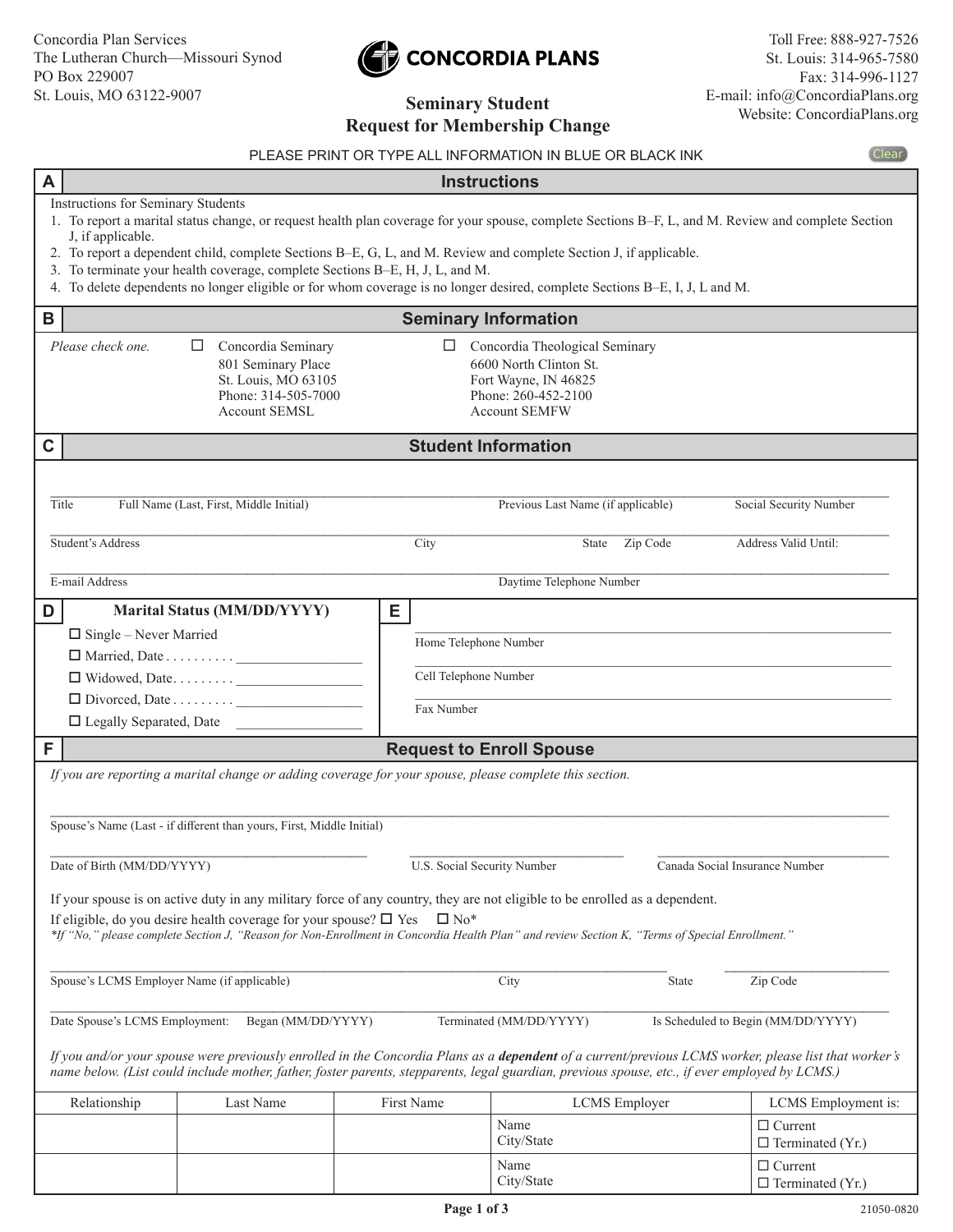| G                                                                                                                                                                        |                                                                                                                                                                                                                                                                                                                                                                                                                                                                                                                                  |                                        | <b>Request to Enroll Child(ren)</b> |                                                                                                                      |                               |             |                     |  |  |  |  |
|--------------------------------------------------------------------------------------------------------------------------------------------------------------------------|----------------------------------------------------------------------------------------------------------------------------------------------------------------------------------------------------------------------------------------------------------------------------------------------------------------------------------------------------------------------------------------------------------------------------------------------------------------------------------------------------------------------------------|----------------------------------------|-------------------------------------|----------------------------------------------------------------------------------------------------------------------|-------------------------------|-------------|---------------------|--|--|--|--|
|                                                                                                                                                                          | Your must complete this section to enroll your eligible child(ren). Dependent eligibility for the Concordia Health Plan (CHP) will be considered for :<br>your biological, legally adoped, step, and foster child(ren)                                                                                                                                                                                                                                                                                                           |                                        |                                     |                                                                                                                      |                               |             |                     |  |  |  |  |
|                                                                                                                                                                          | your child up to age 26, regardless of student, marital or disabled status (you may be required to submit a birth certificate or legal documentation)                                                                                                                                                                                                                                                                                                                                                                            |                                        |                                     |                                                                                                                      |                               |             |                     |  |  |  |  |
|                                                                                                                                                                          | your unmarried totally disabled child(ren) who became disabled before attaining age 26 (subject to approval and you may be required to<br>submit a birth certificate or legal documentation)21050                                                                                                                                                                                                                                                                                                                                |                                        |                                     |                                                                                                                      |                               |             |                     |  |  |  |  |
|                                                                                                                                                                          | in certain situations, grandchild(ren) or step-grandchild(ren). Contact Concordia Plan Services at 888-927-7526 for information.                                                                                                                                                                                                                                                                                                                                                                                                 |                                        |                                     |                                                                                                                      |                               |             |                     |  |  |  |  |
|                                                                                                                                                                          | THE FOLLOWING CHILD(REN) IS/ARE TO BE ENROLLED IN THE CHP:                                                                                                                                                                                                                                                                                                                                                                                                                                                                       |                                        |                                     |                                                                                                                      |                               |             |                     |  |  |  |  |
|                                                                                                                                                                          | If adding a foster child or legally adopted child, please include copies of legal documentation.                                                                                                                                                                                                                                                                                                                                                                                                                                 |                                        |                                     |                                                                                                                      |                               |             |                     |  |  |  |  |
|                                                                                                                                                                          | If listing more children than space provided, attach sheet giving information as requested below.                                                                                                                                                                                                                                                                                                                                                                                                                                |                                        |                                     |                                                                                                                      |                               |             |                     |  |  |  |  |
|                                                                                                                                                                          | If adding a newborn, do not wait for a Social Security number (SSN) to be issued to add the child. Once the newborn's SSN is issued, submit it to<br>Concordia Plan Services.                                                                                                                                                                                                                                                                                                                                                    |                                        |                                     |                                                                                                                      |                               |             |                     |  |  |  |  |
|                                                                                                                                                                          | <b>Dependent's Full Name</b>                                                                                                                                                                                                                                                                                                                                                                                                                                                                                                     |                                        | Relationship                        | Date of Birth                                                                                                        | <b>Social Security Number</b> |             |                     |  |  |  |  |
|                                                                                                                                                                          |                                                                                                                                                                                                                                                                                                                                                                                                                                                                                                                                  |                                        |                                     |                                                                                                                      |                               |             |                     |  |  |  |  |
|                                                                                                                                                                          |                                                                                                                                                                                                                                                                                                                                                                                                                                                                                                                                  |                                        |                                     |                                                                                                                      |                               |             |                     |  |  |  |  |
| н                                                                                                                                                                        |                                                                                                                                                                                                                                                                                                                                                                                                                                                                                                                                  |                                        |                                     | <b>Request to Terminate Student Health Coverage</b>                                                                  |                               |             |                     |  |  |  |  |
|                                                                                                                                                                          | $\Box$ Please terminate my participation in the Concordia Health Plan. I understand that if this written request for termination is received by Concordia<br>Plan Services (CPS) more than 30 days after the requested termination date, my coverage will terminate at the end of the month in which CPS<br>receives the form and contributions will be due through the date.                                                                                                                                                    |                                        |                                     |                                                                                                                      |                               |             |                     |  |  |  |  |
|                                                                                                                                                                          |                                                                                                                                                                                                                                                                                                                                                                                                                                                                                                                                  |                                        |                                     |                                                                                                                      |                               |             |                     |  |  |  |  |
|                                                                                                                                                                          |                                                                                                                                                                                                                                                                                                                                                                                                                                                                                                                                  |                                        | Requested Termination Date          |                                                                                                                      |                               |             |                     |  |  |  |  |
|                                                                                                                                                                          |                                                                                                                                                                                                                                                                                                                                                                                                                                                                                                                                  |                                        |                                     | <b>Request to Terminate Dependent Coverage</b>                                                                       |                               |             |                     |  |  |  |  |
|                                                                                                                                                                          | $\Box$ Please terminate the participation of the Dependents listed below in the Concordia Health Plan. I understand that if this written request for termina-<br>tion is received by Concordia Plan Services (CPS) more than 30 days after the dependent is no longer eligible or the requested termination date,<br>coverage will terminate at the end of the month in which CPS receives the form and contributions will be due through that date. Sections J, L, and<br>M must also be completed.<br>Reasons for Termination: |                                        |                                     |                                                                                                                      |                               |             |                     |  |  |  |  |
| 1. Active Military Duty<br>2. Has Full-time Employment<br>3. Marriage<br>4. Other                                                                                        |                                                                                                                                                                                                                                                                                                                                                                                                                                                                                                                                  |                                        |                                     |                                                                                                                      |                               |             |                     |  |  |  |  |
|                                                                                                                                                                          | Name of Dependent                                                                                                                                                                                                                                                                                                                                                                                                                                                                                                                | Relationship                           |                                     | Reason for Termination                                                                                               | Remove from:                  |             | Date Event Occurred |  |  |  |  |
|                                                                                                                                                                          |                                                                                                                                                                                                                                                                                                                                                                                                                                                                                                                                  |                                        |                                     | (Please check one.)                                                                                                  | ${\rm CHP}$                   | <b>CDSP</b> | (MM/DD/YYYY)        |  |  |  |  |
|                                                                                                                                                                          |                                                                                                                                                                                                                                                                                                                                                                                                                                                                                                                                  |                                        |                                     |                                                                                                                      |                               |             |                     |  |  |  |  |
|                                                                                                                                                                          |                                                                                                                                                                                                                                                                                                                                                                                                                                                                                                                                  |                                        |                                     |                                                                                                                      |                               |             |                     |  |  |  |  |
|                                                                                                                                                                          |                                                                                                                                                                                                                                                                                                                                                                                                                                                                                                                                  |                                        |                                     |                                                                                                                      |                               |             |                     |  |  |  |  |
|                                                                                                                                                                          |                                                                                                                                                                                                                                                                                                                                                                                                                                                                                                                                  |                                        |                                     | $\Box 1 \quad \Box 2 \quad \Box 3 \quad \Box 4 \_\_\_\_\_\_\_\_\_\_\_\_\_\_\_\_\_\_\_\_\_\_\_\_\_\_\_\_\_\_\_\_\_\_$ |                               |             |                     |  |  |  |  |
| J                                                                                                                                                                        |                                                                                                                                                                                                                                                                                                                                                                                                                                                                                                                                  |                                        |                                     | Reason for Non-Enrollment in the Concordia Health Plan                                                               |                               |             |                     |  |  |  |  |
|                                                                                                                                                                          | Place a check mark on the line next to the reason if you, your spouse, or dependent child(ren) are declining CHP coverage.                                                                                                                                                                                                                                                                                                                                                                                                       |                                        |                                     |                                                                                                                      |                               |             |                     |  |  |  |  |
|                                                                                                                                                                          | Dependent Dependent<br>Spouse<br>Child(ren)<br>Student                                                                                                                                                                                                                                                                                                                                                                                                                                                                           |                                        |                                     |                                                                                                                      |                               |             |                     |  |  |  |  |
|                                                                                                                                                                          |                                                                                                                                                                                                                                                                                                                                                                                                                                                                                                                                  | including military service). (CODE 51) |                                     | Covered under spouse's or parent's group health plan (coverage by virtue of employment,                              |                               |             |                     |  |  |  |  |
|                                                                                                                                                                          | Covered as a dependent under my spouse who is also enrolled in CHP as a worker. (CODE 72)<br>Covered under a military plan (TRICARE) as a retiree, a state mandated health plan (e.g., Hawaii), or<br>another country's mandatory health plan while residing outside the United States. (CODE 52)                                                                                                                                                                                                                                |                                        |                                     |                                                                                                                      |                               |             |                     |  |  |  |  |
|                                                                                                                                                                          |                                                                                                                                                                                                                                                                                                                                                                                                                                                                                                                                  |                                        |                                     |                                                                                                                      |                               |             |                     |  |  |  |  |
| Covered under a Medicare supplemental plan or other government plan (e.g., Medicaid).(CODE 63)<br>Covered under a former employer's health plan or COBRA plan. (CODE 64) |                                                                                                                                                                                                                                                                                                                                                                                                                                                                                                                                  |                                        |                                     |                                                                                                                      |                               |             |                     |  |  |  |  |
|                                                                                                                                                                          | Covered under non-LCMS employer's health plan. (CODE 65)                                                                                                                                                                                                                                                                                                                                                                                                                                                                         |                                        |                                     |                                                                                                                      |                               |             |                     |  |  |  |  |
|                                                                                                                                                                          |                                                                                                                                                                                                                                                                                                                                                                                                                                                                                                                                  |                                        |                                     | Purchased coverage through the Health Insurance Marketplace made available by the Affordable Care Act                |                               |             |                     |  |  |  |  |
|                                                                                                                                                                          | NA                                                                                                                                                                                                                                                                                                                                                                                                                                                                                                                               | Other reason (CODE 70)                 |                                     | and was eligible for a Premium Tax Credit at the time such coverage was purchased. (CODE 73)                         |                               |             |                     |  |  |  |  |